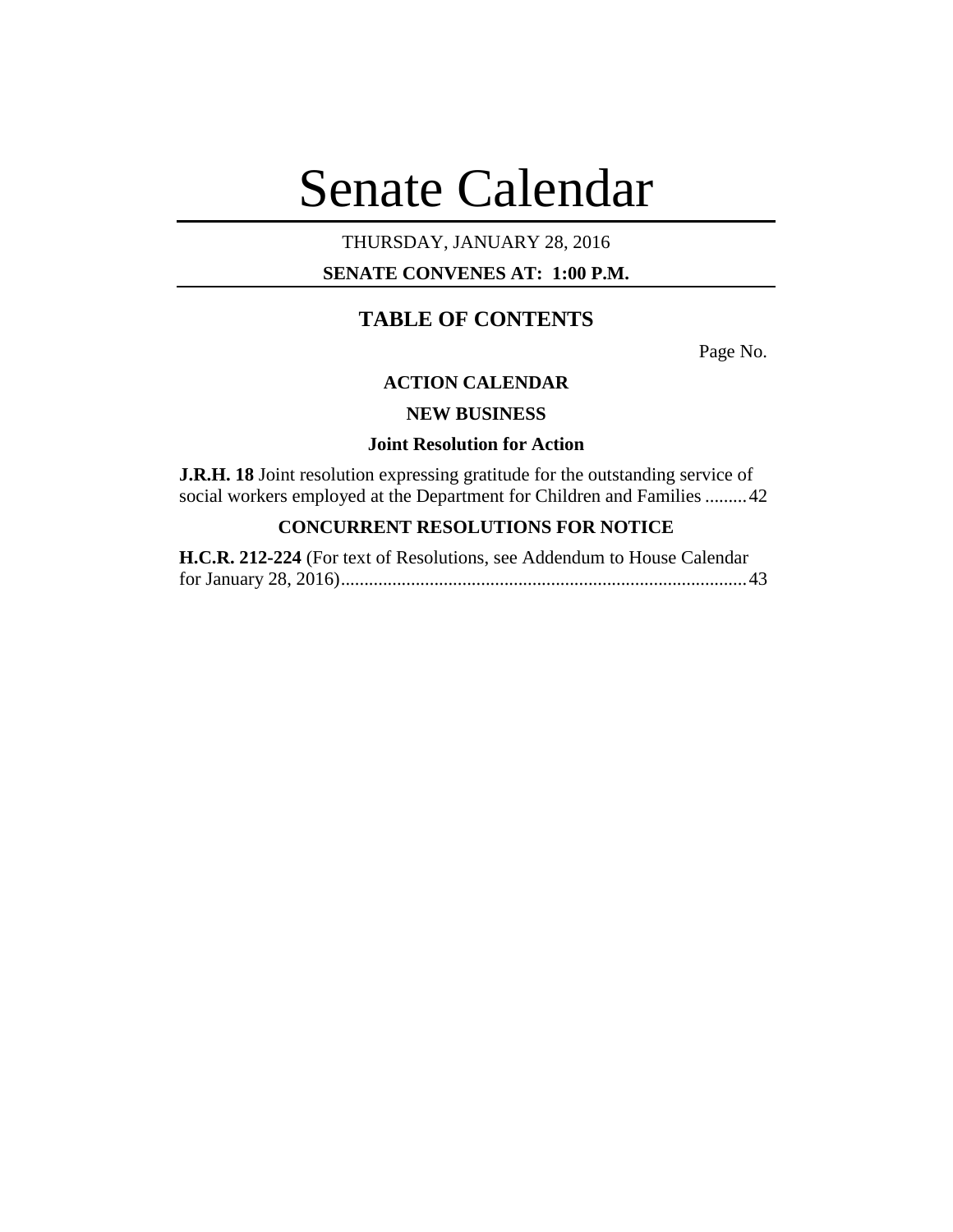#### **ORDERS OF THE DAY**

#### **ACTION CALENDAR**

#### **NEW BUSINESS**

#### **Joint Resolution for Action**

#### **J.R.H. 18.**

Joint resolution expressing gratitude for the outstanding service of social workers employed at the Department for Children and Families.

**PENDING QUESTION:** Shall the Resolution be adopted in concurrence?

Text of resolution:

Whereas, social work is a profession designed to help families and individuals navigate the crises or major changes in their lives, and

Whereas, social workers are trained to anticipate emotional and potentially sensitive situations among their clients, and

Whereas, social workers develop professional, yet undeniably personal, relationships with their clients, and

Whereas, the Department for Children and Families (DCF) employs social workers who are assigned to cases throughout Vermont and they are confronted with an ever-expanding caseload, while simultaneously encountering an increasingly confrontational environment of verbal and physical hostility, and

Whereas, the recent challenging difficulties in the working environment of these outstanding and hard-working State employees reached a tragic nadir on Friday, August 7, 2015, when veteran DCF social worker, Lara Sobel, was killed in the parking lot outside the City Center office building in Barre, and

Whereas, the news of Lara Sobel's tragic death shocked the sensibilities of Vermonters, and

Whereas, the Agency of Human Services is deeply aware of the increasing complexity and security threats of DCF social workers' caseloads, and

Whereas, threats to the physical safety of DCF social workers, in combination with increasingly large caseloads, hinders their ability to protect Vermont's children, and

Whereas, DCF social workers are essential to the well-being of many Vermont families and they deserve respect and to be treated with human decency, now therefore be it